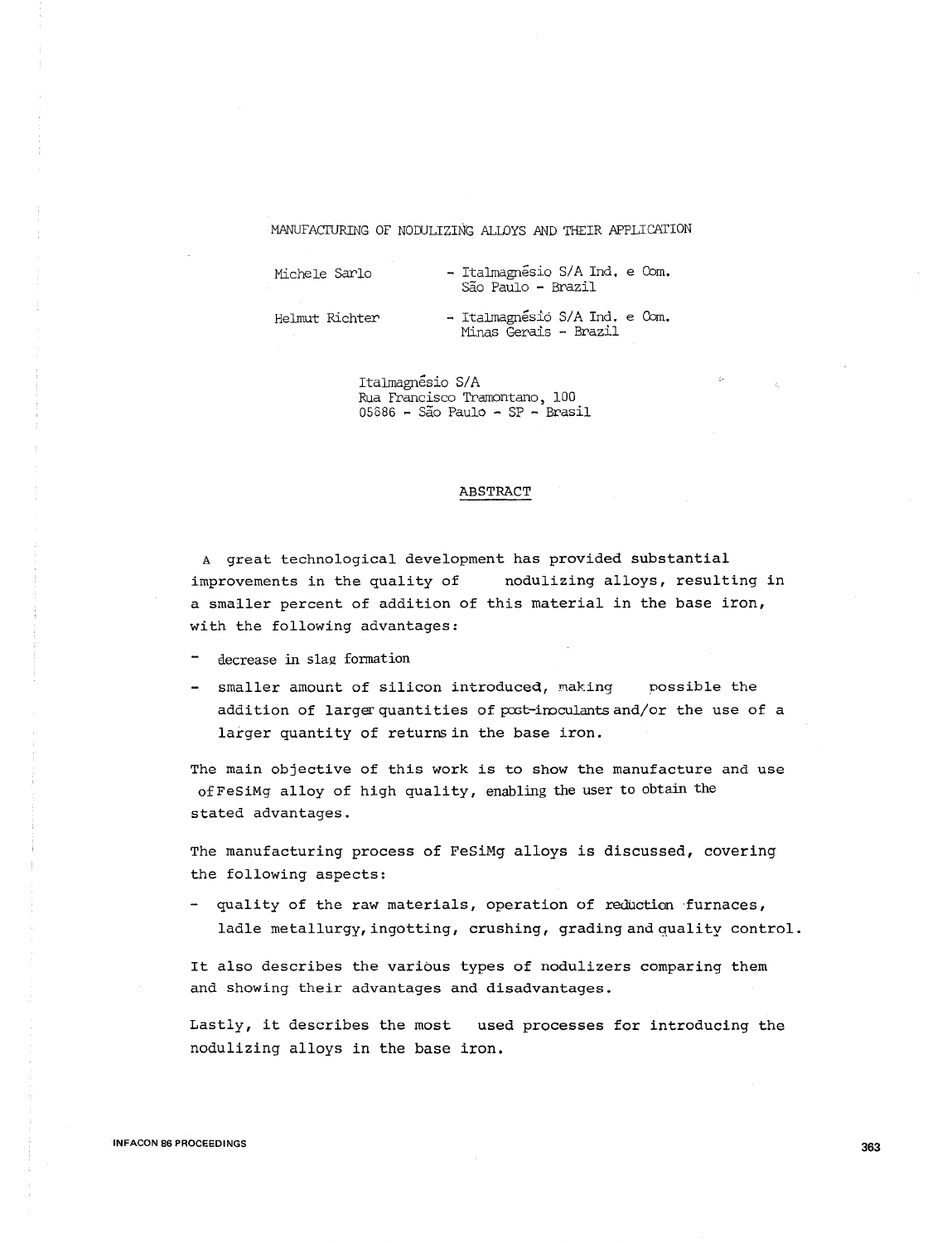# RM MATERIALS

In order to produce a nodulizing alloy of good efficiency in obtaining ductile iron, it is of prime importance that the raw materials to be used in the manufacture of ferro-silicon, and that the elements used in the ladle metallurgy have a defined chemical composition, within the tolerance standards specified for each of these materials.

In defining the specifications of the raw materials, attempts were made to work with the lowest possible residues of other elements, and to achieve at the same time a consistency in the chemical analyses. Also, the size of the raw materials is very imPQrtant, which must be adjusted to the reduction and fusion conditions of the production equipment.

Besides specifying the raw materials, it is necessary to have a precise and efficient Quality Control Plan, in order to detect and eliminate nossjhle deviations from the established specifications,

The Quality Control has standardized the sampling metnods, the frequencies and the types of tests to be carried out, for which laboratories for chemical analyses by instruments and wet method as well as for physical tests must be available,

There is also a constant search for new suppliers and/or the production of raw materials by the company itself which may improve and guarantee the quality of the products.

The specifications and the control plans of some of the raw materials are given as follows:

| a) | Quartz<br>- Chemical composition<br>sio, | minimum 99.5 |       |
|----|------------------------------------------|--------------|-------|
|    | Fe <sub>2</sub> O <sub>3</sub>           | maximum      | 0.60% |
|    | $\mathrm{Al}_{2}\mathrm{O}_{3}$          | maximum      | 0.20% |
|    | $P_2O_3$                                 | maximum      | 0.05% |
|    | CaO                                      | maximum      | 0.05% |
|    | MgO                                      | maximum      | 0,05% |
|    |                                          |              |       |

- Size about 75 mm
- Control Plan Monthly chemical analyses of various suppliers, representing 80% of the total quantities received (CaO; Al2; Fe2O3; SiO2 and loss through calcination).

Thermostability tests for each of the samples to be analyzed chemically.

Visual exam of each lot received.

b) Charcoal

At present two types of charcoal are used, that is, eucalyptus charcoal and "cerrado"\* charcoal, with the tendency to use eucalyptys charcoal exclusively.

- Chemical Composition

Fixed Carbon - minimum 70% - maximum 3%

- Size smaller than 12 mm - maximum 15%
- Control Plan

Daily chemical analysis of quantities received (moisture, volatile materials, ashes and fixed carbon).

Daily chemical analysis of the carbon used in the furnaces (moisture, volatile materials, ashes and fixed carbon).

Montly chemical analysis of the ashes for each type of carbon used (CaO; Al2O3; Fe2O3; MgO; P205).

Daily size test of the lot received. Daily size test of the carbon used in the furnaces, and determination of the apparent weight. Visual exam of each lot received.

- c) Hematite
	- Chemical composition

 $Fe - minimum 68.5%$ 

- $Al_2O_3$  maximum  $0.80%$
- 

 $SiO<sub>2</sub>$  - maximum 1.2%<br>P - maximum 0.02  $-$  maximum  $0.02%$ 

- $Mn maximum 0.09%$
- <sup>~</sup>Size about 25 nm

- Control Plan

Chemical analysis of each lot of 50 tons received (Si02; Ca0, Al203; P205; Mg0; loss through calcination).

Visual inspection of each lot received.

<sup>\*</sup> It refers to a typical vegetation of certain regions in Brazil.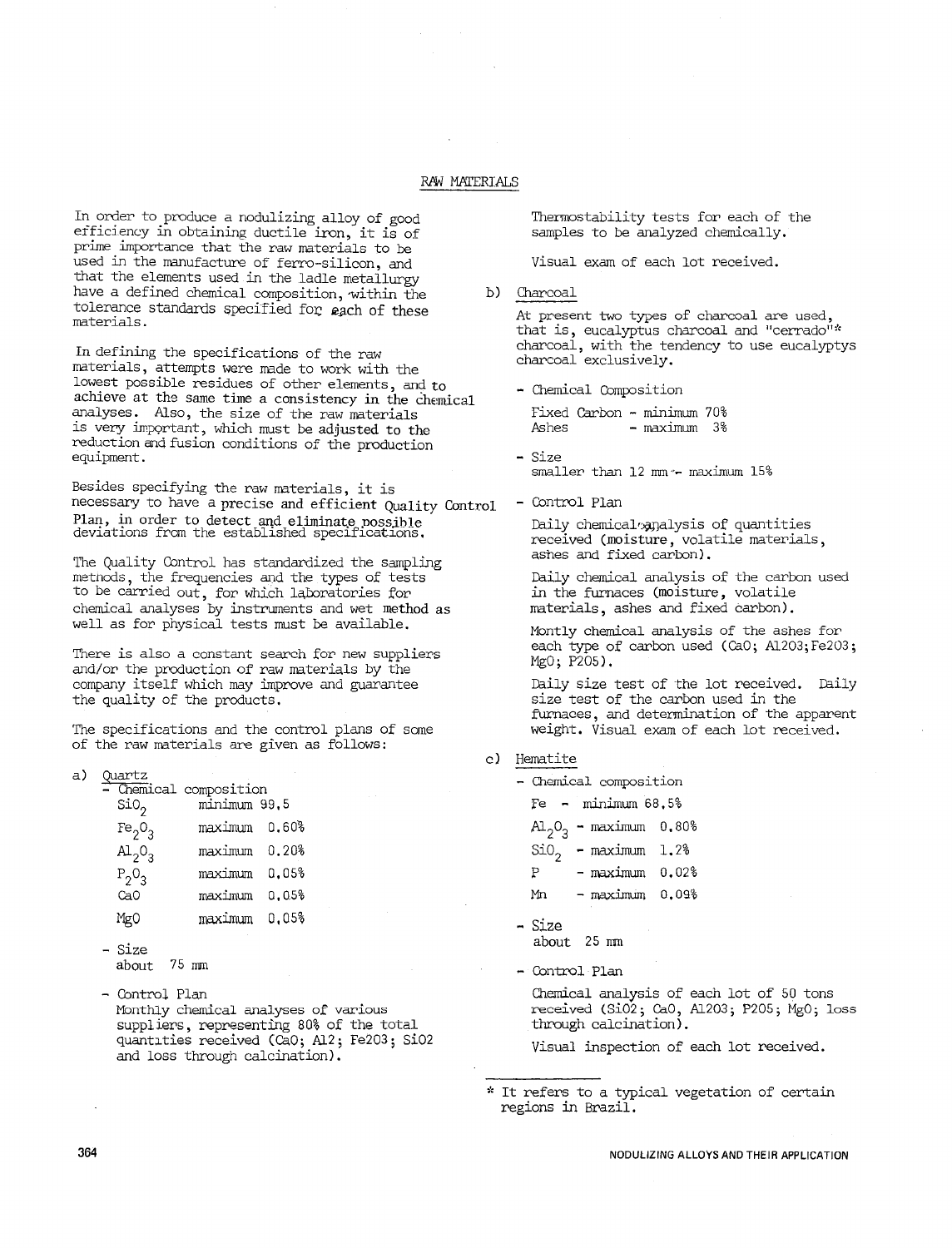# d) Metallic Magnesiwn

- Control Plan

Chemical analysis of each lot received (Al)

e) Steel scrap

- Chemical composition

- Carbon steel
- State of materials delivered

Scrap with dimensions suitable for use in the ladles. Free of oxidation, grease, oil, etc.

- Control Plan

Visual inspection of each lot received.

- f) Rare Earth Minerals
	- Control Plan

Chemical analysis of each lot received.

### PRODUCTION OF BASE METAL IN REDUCTION FURNACES

Electric power received in the main substantion at 138 KV is converted into 13.2 KW through a 20/24 MVA transformer.

The transformer is equipped with taps for underload correction of oscillations in the system.

The base metal for manufacturing of Fe Si Ca Mg RE alloys is a fe Si RE produced in furnaces of 6 MVA nominal.

# Principal features

a) Three-phase Transformer

- Nominal rating : 6 MVA<br>- Primary feed : 13.2 KV<br>- Tap relations :
- 
- 

| V    |       | V     | А     |
|------|-------|-------|-------|
| 75.2 | 26604 | 130.2 | 26604 |
| 69.8 | 28630 | 121.0 | 28630 |
| 65.2 | 30652 | 113.0 | 30652 |
| 61.2 | 32683 | 106.0 | 32683 |
| 57.7 | 34600 | 100.0 | 34600 |
| 54.5 | 34600 | 94.5  | 34600 |
| 51.7 | 34600 | 89.5  | 34600 |
| 49.7 | 34600 | 85.2  | 34600 |
|      |       |       |       |

Charging of taps without any load

b) furnace characteristics

|  | - Diameter of electrodes   | 750 mm |
|--|----------------------------|--------|
|  | - Distance between centers |        |

- 1 1850 mm<br>1 3860 mm
- of electrodes<br>- Diameter of crucible<br>- Height of crucible<br>- 03 running holes<br>- Manual system for moving 1820 nm
- 
- electrodes
- -, Rotating furnace
- INFACON 86 PROCEEDINGS

c) Operation of furnace

- Power : 5.4 5.5 MW<br>- Secondary voltage : 121 V
- Secondary current 32 KA Cos \j> 0.82 Utilization factor : 99.2%
- 
- 
- Intermitent pouring into ladles Number of runs per day; 9
- 
- d) Preparation of raw materials in the plant

 $\overline{355}$ 

- Quartz : washed and sieved Carbon : sieved
- 
- e) average recoveries
	- Silicon : 95%
	- Rare earths : 80%

# ERRATA

# l) Page 365- PRODUCTION OF BA'

- First Column 2nd para
	- " The transformer is eq correction of the 138
- Principal features F Please read: - 03 tap - Manual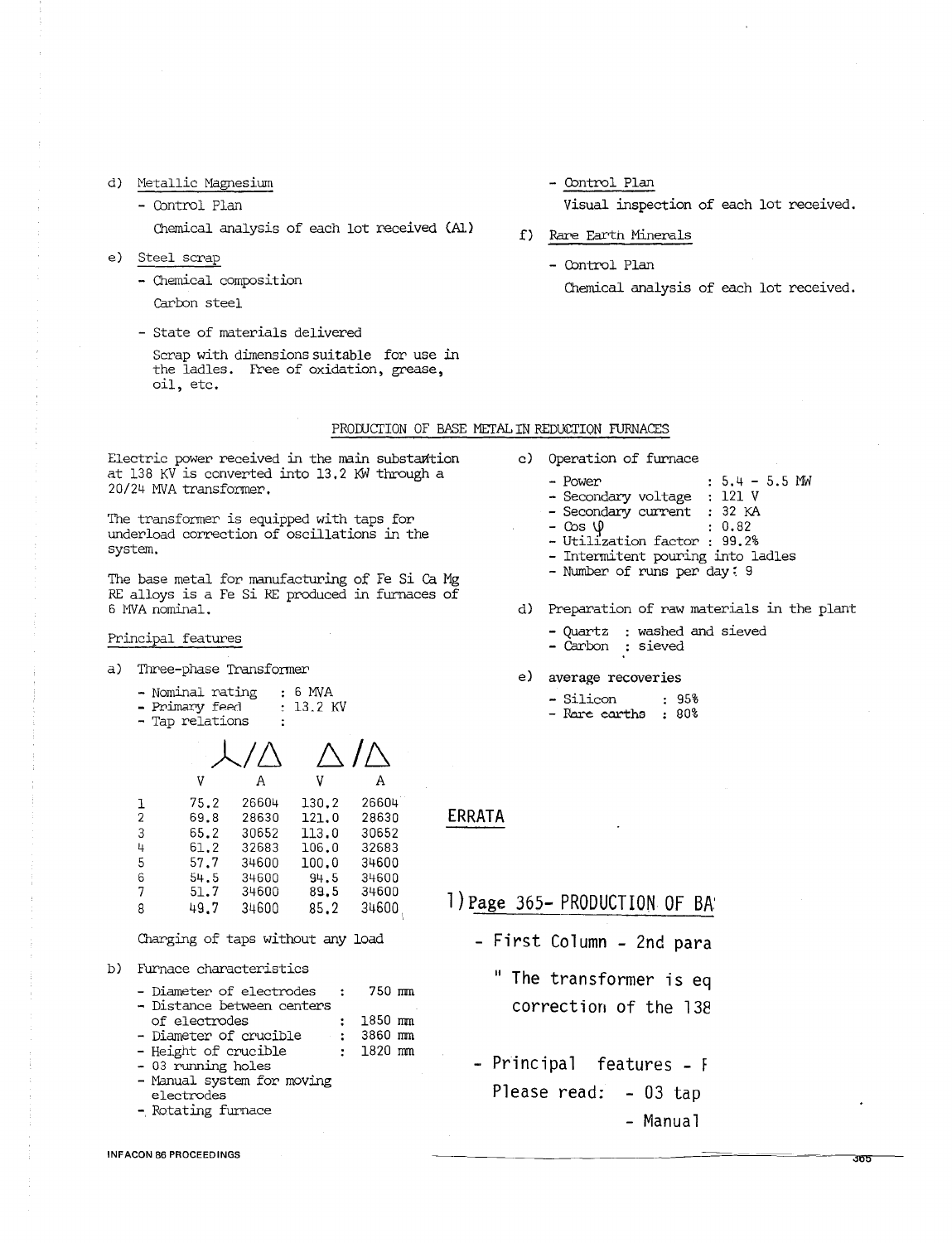# IADLE METALWRGY

The base alloy, composed of iron, Silicon and Rare Earths, comes from the reduction furnaces. The final composition of the alloy is obtained in the ladles, by adding calcium, magnesium and steeel scrap to the primary alloy. In the process, two ladles with aluminum silicon lining are used, as follows:

- Receiving ladle with a capacity of 2.5 tons, which receives the ferro-Silicon Rare Earths from the reduction furnace.
- Treatment ladle with a capacity of 3.5 tons, in which the additions are made.

The sequence of the process is the following:

- Remove slags from the Ferro-Silicon Rare Earths;<br>Weigh;
- 
- Place part of the magnesium in the treatment ladle (pre-heated), shortlly before transferring the Ferro-Silicon Rare Earths.
- Transfer part of the Ferro-Silicon Rare Earths to the treatment ladle;
- Add all the calcium;
- $\overline{a}$ Add the rest of the magnesium;
- Add the rest of the Ferro-Silicon Rare Earths;
- Add the steel scrap;  $\overline{a}$
- Homogeneize bath;
- Remove slag formed;
- Ingot
	- During the introduction of the magnesium, the calcium and on ingotting,a neutral atmosphere is maintained through argop blowing in order to minimize the formation of oxides.<br>Although it increases the process costs, the use of the argon is feasible due to the low<br>costs of the raw materials.

The average time for the process is 35 minutes.

#### INGOTTING

In order to guarantee the physical chemical properties of the alloy, the metal is poured in ingot molds with a cast iron cover. (Fig.01).

The bottom, sides and covers are cleaned after each run. Protectors bf the same alloy are used to protect the ingot mold bottom, The position of the bottom is changed periodically to avoid excessive wear in the same area.

The ingots are broken and removed manually and samples are taken for chemical analysis, after which the material continues its production flow in crushing and grading areas.

### Ingotting Features

- Ingot thickness : 30 to 50 mm
- Average weight of ingot: 450 kg
- Temperature of ingot moulds: 100 to 120°C
- Ingotting time  $\qquad \qquad : 30 \pm 5$  seconds/ingot
- Time between end of the ingotting and removal of the ingots:  $10 \pm 2$  minutes.



\_\_父刀 V/2/J  $\frac{1}{2}$ 

SECTION AA

Ingot Molds Figure No 1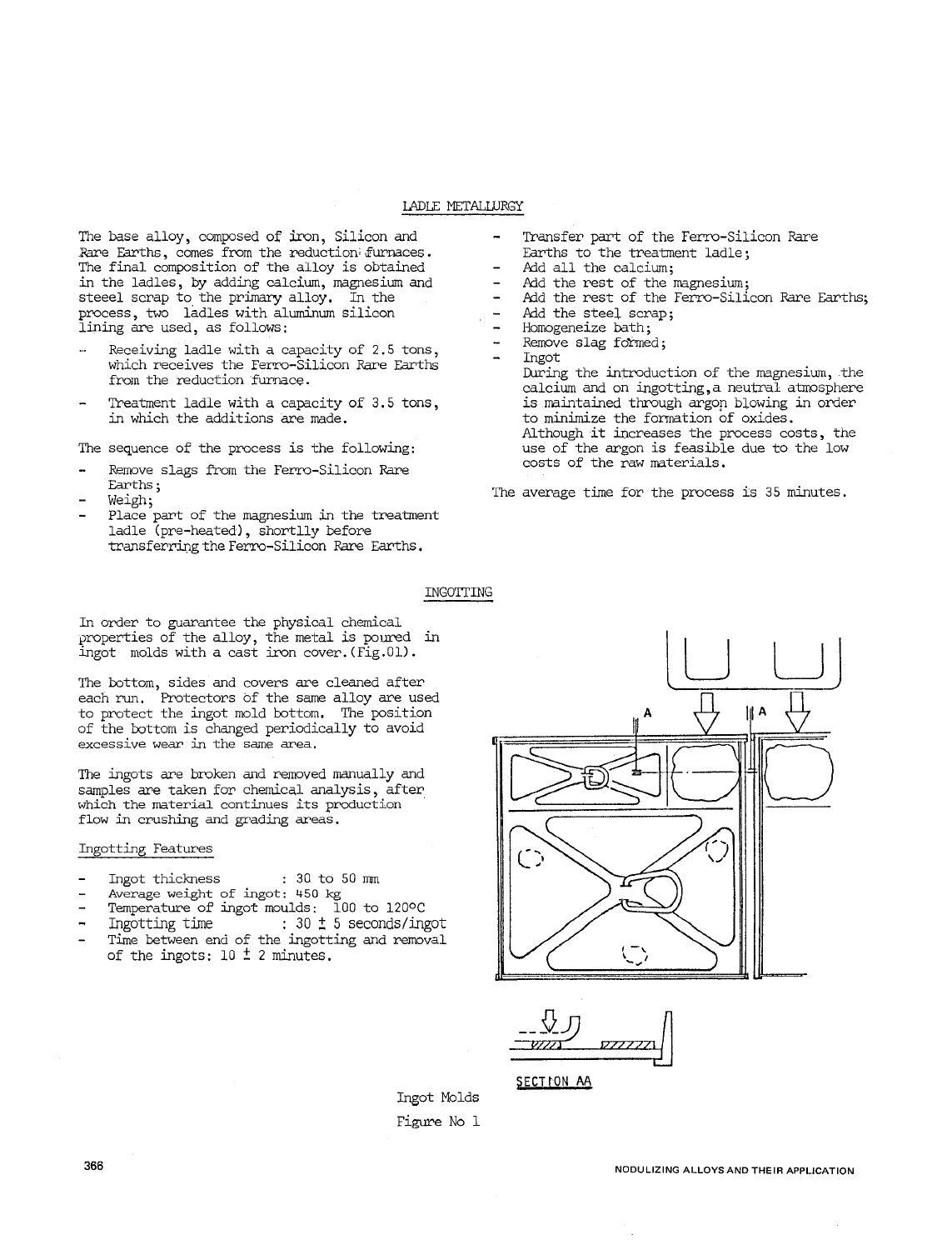#### CRUSHING AND GRADING

The different process by which the nodulizing alloys are added demand greater efficiency of sizes which range from 0.59 to 50.80 mm.

'The ingots are broken manually, with the objective of obtaining maximum sizes of 40 to 50 mm. If necessary, a further crushing is made with two jaw crushers, with typical openings of 31.60 mm in the primary and 25. 40 mm in the secondary,

The sieve in vibrating screens with 2 or 3 decks after the crushing sequence above referred to, generates a typical size distribution, as follows:

#### 1. Paw Materials

All the raw materials are inspected before entering the plant, and samples are taken for size and chemical tests to check the elements listed in the specifications.

#### 2. Pouring in the reduction furnace

During the pouring operation samples are taken of each run for the purpose of determining Si contents of FeSiRE, for correcting the product still in the liquid state in the ladle.

3. Ingotting

After solidification of the ingots, when these will be broken manually, samples are taken of each run to carry out the chemical analyses of the elements in the specifications.

4. Crushing and grading

'The sampling in the crushing and grading line has the objective of carrying out the final size tests and chemical analyses of the material already in the packing department.

The frequency of the sampling is one sample for every 1000 Kg of product already processed,

.Many times, the assembly of the size curve specified by the client consists of the association of various size ranges processed during crushing and grading. In this case, new samples for size tests are needed.

| Smallest 0.84 mm:           |  | 2.6% |
|-----------------------------|--|------|
| $0.84 - 6.35$ mm:           |  | 8.0% |
| $6.35 - 12.70$ mm:          |  | 6.7% |
| $12.70 - 19.10$ mm: 3.3%    |  |      |
| $19.10 - 25.40$ mm: $18.9%$ |  |      |
| $25.40 - 31.60$ mm: 18.7%   |  |      |
| $31.60 - 38.10$ mm: $34.1%$ |  |      |
| Largest 38.10 mm : 7.7%     |  |      |

The material in its final form is packed in:

- plastic bags 50 Kg
	- big bags 300, 500 and 1000 Kg
	- steel drums 100 and 200lts(200 to 300 Kg)
- others, by request

#### 5. Packing

QUALITY CONTROL

'The various types of packings are inspected before and after introducing the materials in them.

During this inspection, a check is made to assure that the containers are within the established norms (resistance, identification,<br>waterproofing, (checking of seals after , checking of seals after packing is completed, etc.)

6. Shipment

'The Quality Control follows up the loading of the vehicles which will transport the material, being sure that the containers are not damaged, and that their loading in the transporting vehicle will be done in such a way as to minimize eventual damage which may occur during transportation.

Italmagnesio has a team of engineers specialized in transportation, who accompany the material until its final destination, supervising:

- a;) Shipment in trains
- b) Transference from trains to ships
- c) Inspections in the ship holds
- d) Loading of the materials in the ship holds
- e) follow-up of the unloading of the ships and the transportation to the final warehouses.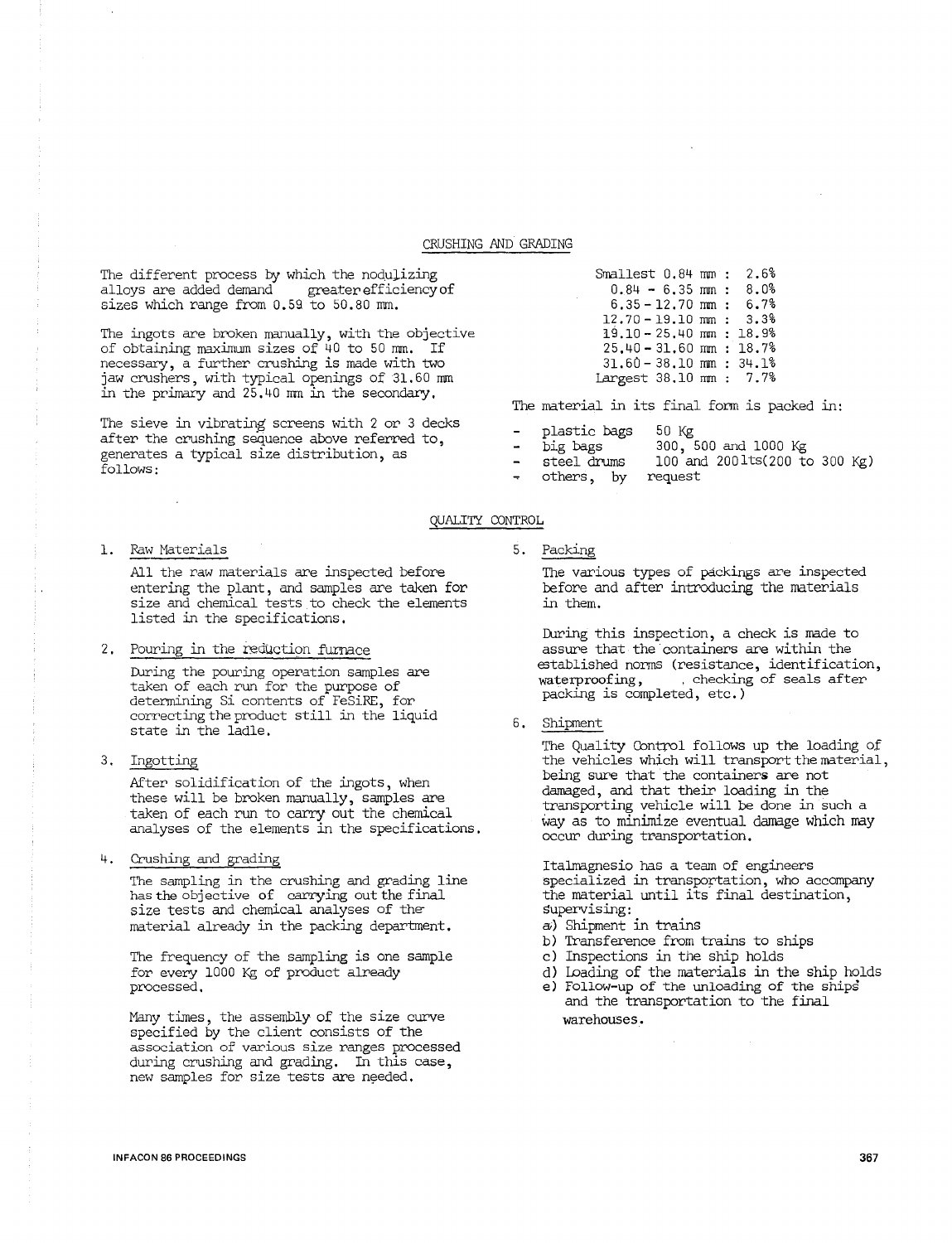#### TYPES OF NODULIZERS AND COMPARISON OF TYPES

The nodulizing alloy is used in the manufacturing of ductile iron.

The nodulization can be obtained by adding pure magnesium, nickel-magnesium alloys; copper-magnesium alloys, magnesium impregnated coke, and ferro- -silicon-magnesium-calcium-rare earths· base alloys. The latter is the most used alloy in the world today.

The iron obtained through the addition of pure magnesium would be the most economical process, but today it is limited practically to the manufacture of centrifugal pipes, in which, due to a rapid cooling (pouring *in* chills) and a uniform geometric shape, a good nodulization can be obtained.

Up to this moment no post-inoculant has been found which would allow for the use of pure magnesium in other types of parts of asymetric shape and cast in sand, with good results.

The nickel magnesium alloy has a very good characteristic which is that of having a density very close to that of the base metal, and therefore a high magnesium recovery rate of up to 80% can be obtained. Nonetheles, it has as a disadvantage. a very high cost because it contains nickel, and also the presence of this metal, which is not always wanted due to its pearlitizing effect.

Copremagnesium alloys have characteristics similar to those of nickel-magnesium alloys.

Magnesium impregnated coke has an advantage when compared to pure magnesium. Because it is retained in the porosity of coke, it releases very slowly, giving a better· magnesium recovery than when added pure, but on the other hand because the density is very low, the use of special techniques is necessary to prevent from floating.

FeSiCaMgRE alloys are the most used ones because they have shown the best characteristics for any type of ductile iron.

The effects of the elements which constitute the FeSiCaMgRE alloy are the following:

- Iron<br>- Silicon gives the alloy greater density,
	- dissolues the magnesium when this element is introduced in the manufacture of the alloy; besides it is also a deoxidant, graffitizer and ferritizer.
- Magnesium : deoxidant, desulfurizer and nodulizer.
- Calcium : deoxidant, desulfurizer and graffitizer, besides increasing the speed of dissolution of the alloy when this is introduced in<br>the base metal.
- Rare Earths: deoxidant, desulfurizer,graffitizer<br>besides reducing the effects of besides reducing the<br>the inhibitor elements.
- Aluminum : this element is always present in the alloys, being a deoxidant and a graffitizer, its presence however should be limited in the alloy, because when in excess it causes pin-holes ..

The percentages of the elements which constitute the alloy are variable and depend very much on the part to be manufactured.

The three types most commonly used are:

- Magnesium from 5 to 7%
- Magnesium from 8 to 10%
- Magnesium from ll to 13%

The recoveries of magnesium of this alloy, until a few years ago, were not very high, between 30 and 40%, depending on the sulfur content in the base metal. In recent years, these recoveries have improved considerably, due to three principal factors:

- Percentage of the elements contained in the alloy
- Purity of the alloy
- Technology for introducing the alloy in the base metal

For these reasons, in the majority of the cases the Si, Mg, Ca and RE elements are almost always present in this type of nodulizers.

Calcium, which has a greater affinity to sulphur than magnesium, leaves the latter more free to act as a nodulizing agent, at the same time increasing the dissolution speed of the alloy, besides having a graffitizing action which provides more graphite to be nodulized.

Rare Earths are normally composed of 50% of cerium, 20% of lantanium and 30% of other elements such as praseodymium, neodymium, etc.

The cerium is the most efficient element in the Rare Earths to obtain the spheroidization of the nodules; however, other elements such as lantanium, praeseodymium, neodymium have a strong graffitizirig effect (4),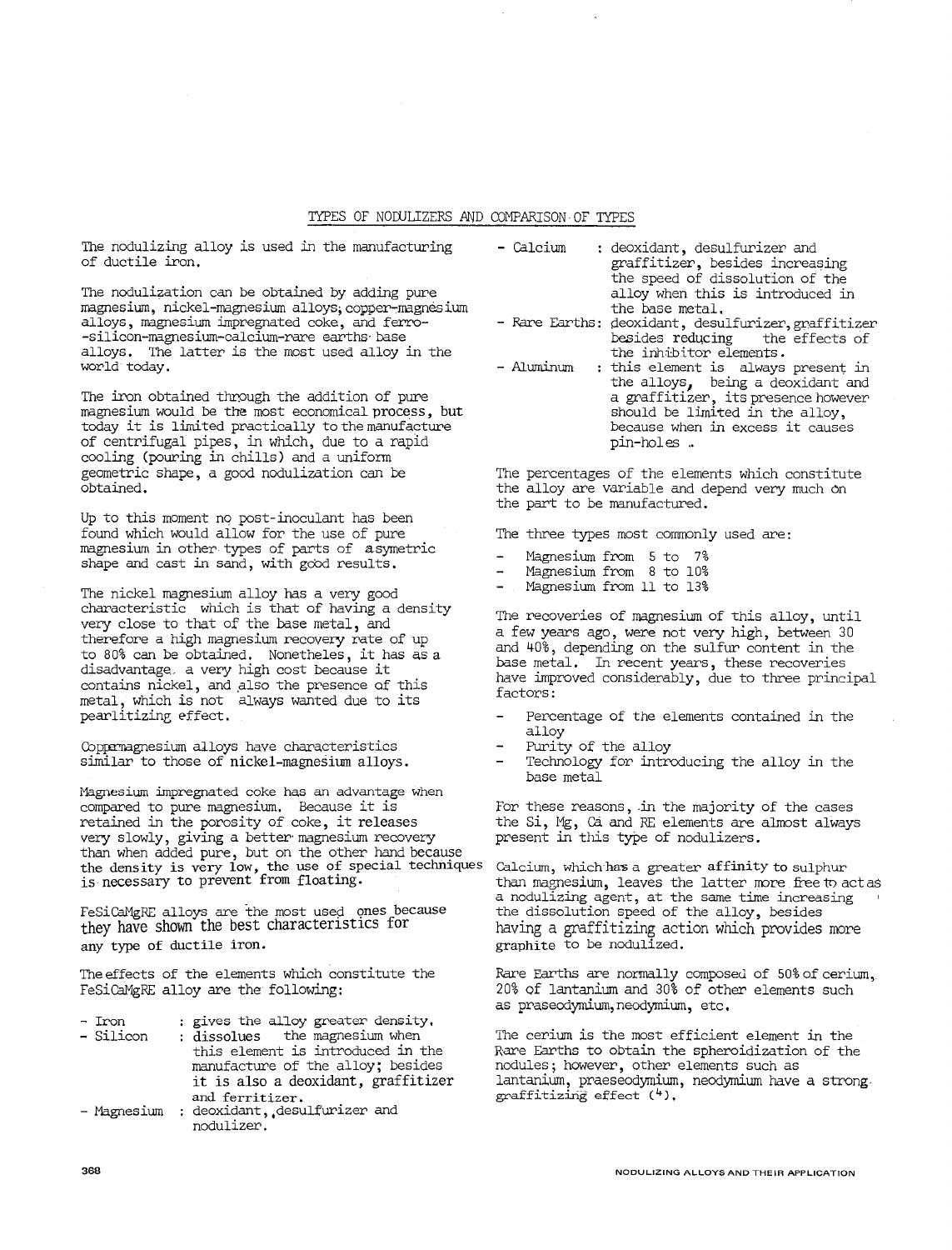The Rare Earths increase the nodule count per surface unit  $(4)$ . The higher the nodule count, the better the characteristics of the ductile iron with whatever type of matrix desired. The characteristics are understdod to be:

- Percentual elongation
- Tensile Strength
- Pouring limit
- Less formation of cementite

It could be said that cementite is nonexistent when.the mdule count is high. The great advantage of this alloy, comparing to the nodulizing action of pure magnesium, is to have a simultaneous action of all the elements of the composition, so that the shape, the size and the quantity of nodules come very close to being ideal, In this manner, percentual elongations which reach 25% in ferritic ductile iron and up to 6% in pearlitic ductile iron are obtained, Another advantage is to be able to have the solidification point close to the euthetic, which at the time of solidification of the alloy in the mould provides finer crystals, and consequently a more compact and homogeneous alloy with little segregation. The temperature can also be increased at the beginning of the dissolution, giving more time for the fonration of the metal column.

The modern technologies for the manufacturing and introduction of these alloys in the base metal are, to mention a few: COVER SYSTEM, IN MOLD SYSTEM, FLOW-THROUGH SYSTEM. When the size of the alloys is well adapted to the quantity of metal to be treated and to the shape of the ladle, magnesium recoveries of up to 80% are obtainable, which compares well with the recovery of the magnesium introduced in the form of nickel-magnesium alloy.

To obtain a good ductile iron and a good efficiency of the alloy, the latter should meet the following specifications;

- High purity
- Greatest possible density
- Chemical composition oriented to the parts to be manufactured
- Size compatible with the quantity of material to be treated.

When the alloy meets the characteristics mentioned above, a smaller quantity of it can be used, which allows for a lower production cost, besides introducing smaller quantities of silicon in the base iron, It also allows

for the use of more returns and makes it possible to add a larger quantity of inoculants after the nodulization treatment, which no doubt will treatment, which no doubt will improve the physical and mechanical characteristics.

*As* we know, the post-inoculants regulate the chill depth, increase the number of euthetic cells and in certain cases eliminate the formation of dentrites of austenitic origin.

The purity of the alloy is very important because it pennits only a lower fomation of slag. We  $emphasize$  that when introduced directly in the mold (In Mold System): any impurities will certainly appear in the part being manufactured.

The chemical analysis is very important: it not only influences the characteristics of the part, but also avoids violent reactions which, as we know, are polluting and, in certain treatments which are used throughout the world such as the Sandwich System, cause reactions of materials obviously dangerous.

The elements composing the alloy must under no circumstances be in the form of oxides or sulfites; they should be found in free state or combined adequately with other elements desired in the alloy.

# Page 369- TYPES OF NODULIZERS AND COMPARISON 01

- First Column - 3rd paragraph. Please read:

" The modern technologies for the manufactu of these alloys in the base metal like th, THE IN MOLD SYSTEM, THE FLOW-THROUGH SYST alloys is well adapted to the quantity of the shape of the ladle, magnesium recover compare well with the recovery of magnesi of nickel-magnesium alloy".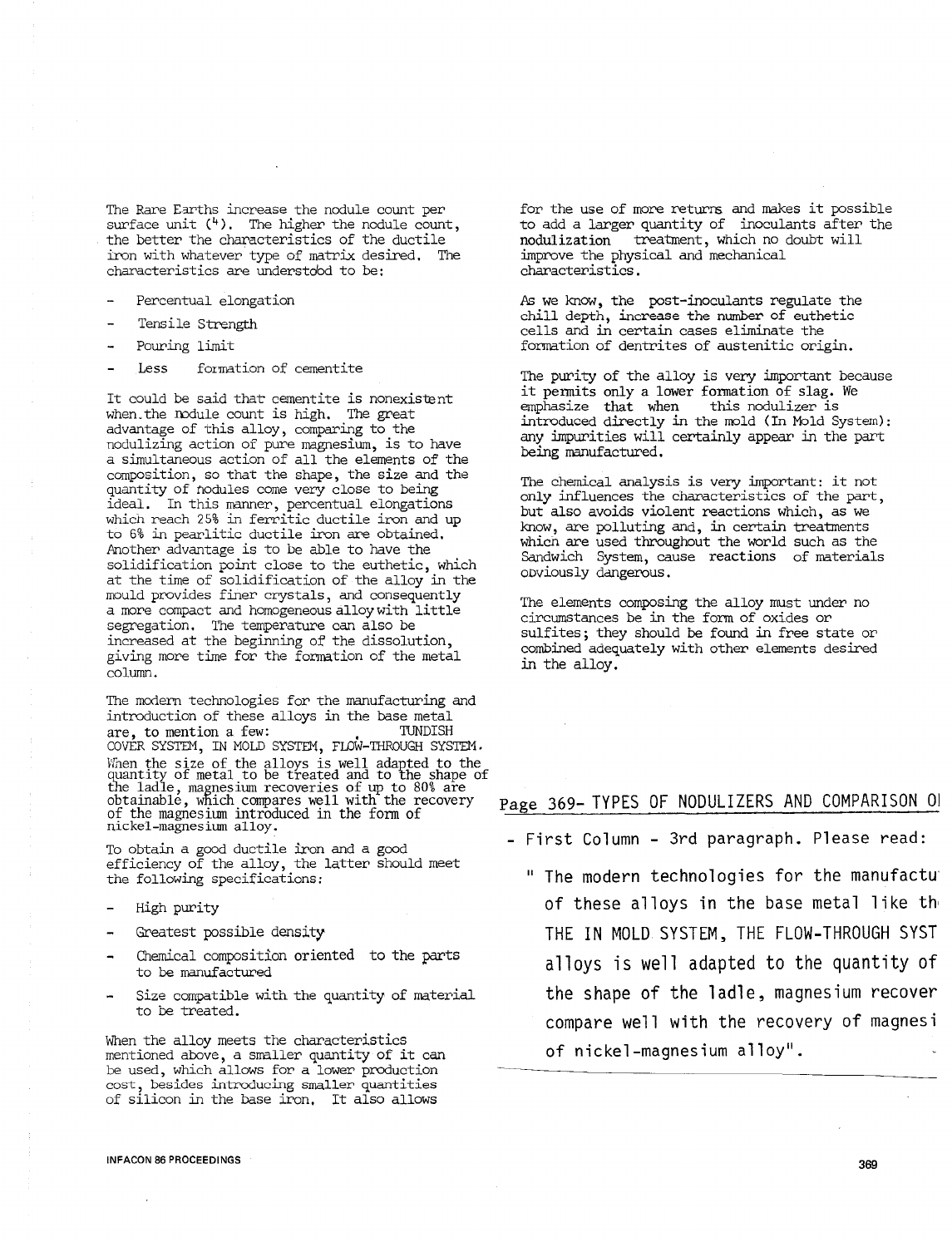# TECHNIQUES FOR APPLICATION OF THE NODULIZING ALLOYS

# Sandwich System

It is the most widely used system for introducing the nodulizing alloy in the base iron. It is a cylindrical ladle the bottom of which has a lowered area where the alloy is deposited (fig. 02).

The relation between the inside diameter and the height of the ladle is approximately 1:2.5; this intense relation allows for a very high ferrostatic pressure.

To minimize the floatation of the alloy, several systems are used, the most common being to cover the alloy with steel sheets with weights varying between 1.0 to 1.5 times the weight of the alloy.

The loading of the ladle should be very quick to obtain in the least possible time a ferrostatic pressure which allows for a longer retention of the vapor in the metal and consequently a higher magnesium recovery.



for pure magnesium a type of ladle is used which is very much like the Bessemer Converter, which has a false bottom where the magnesium is deposited (fig, 03), The metal is poured into this ladle, which is placed in a horizontal position so that the base metal will not enter in contact with the magnesium thac is in the bottom, When all the metal has been poured tnis ladle is immediately placed in a vertical position so that, as in the previous case, in a very short period of time a ferrostatic column is produced which has the same effect as in the Sandwich System.





Sandwich System Figure No 2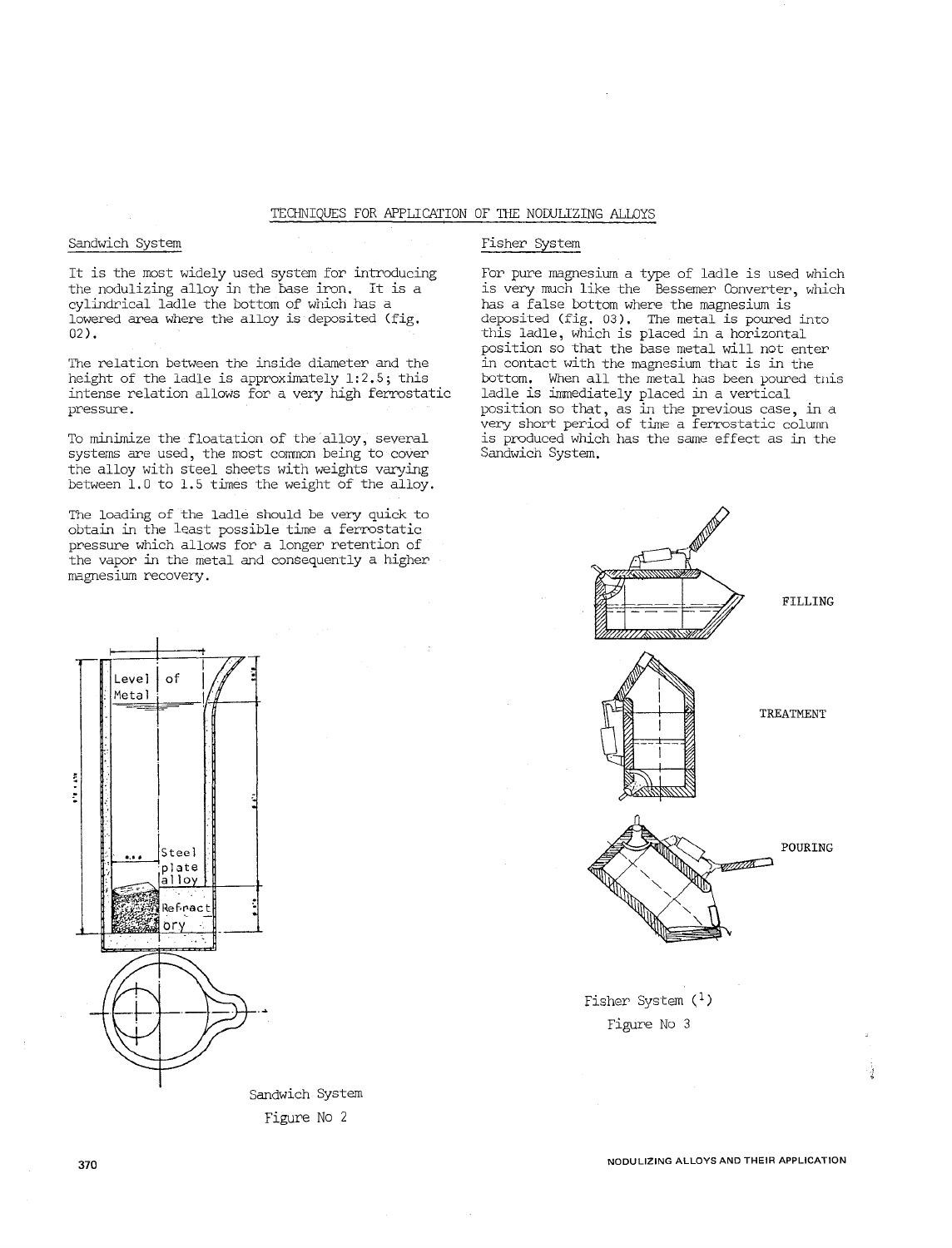The quantity of alloys used in this type of ladles is very low, reaching 1% and leaving high residual values of magnesium in the parts. In this type of ladle, the great advantage is also a smaller loss of temperature through radiation. Therefore, the base metal can be poured from the furnace to the ladle at lower temperatures, which provides a pmaller use of energy and a lower pressure of escape of magnesium.

Another great advantage in the use of this ladle is that it generates very low levels of polution which is one of the problems that exist in ductile iron foundries. The alloys mostly used in this type of ladle are low magnesium content alloys (5 to 7%) and 1% of cerium. We note that in this type of ladle we have obtained 80% of magnesium recovery, keeping the magnesium between 5,0 to 5.5% in the alloy. We are about to try alloys with a lower magnesium content (3.0 to 3.5%) and 1. 5 of rare earths. The objective of such experiment is, besides attempting to increase the recoveries of magnesium, to obtain the least violent possible reactions.

We take the opportunity to point out once again the importance of the purity of the alloy, specially in this system, to obtain the greatest number of treatments, thus minimizing the cleaning of the ladle.



Tundish Cover System • Figure No 5

#### Flow-Through System

The treatment of the base metal is nade during the passage through a system where the alloy is placed. This system reduces costs and allows for a very low pollution in the environment (fig. 06).

The reaction chamber differs from the In Mold System because it stays outside the mold and within the system indicated above. Despite having a magnesium recovery lower than that of the In Mold System, the following advantages are provided:

- Lower risk of slag entering the cast parts.
- Possibility of naking post-inoculations.

When compared to the Sandwich System, it has the advantage of a low slag formation, also due to the fact that the system dispenses the use of steel sheets, minimizing the operation of removing them.

With this system we do not need a treatment<br>ladle . The box contain The box containing the reaction chamber is placed below the furnace spout and the cast iron treated in the system passes directly to the transfer ladle.

The system has already been improved so that it allows for 50 to 60 treatments, nearly 60 tons. with the same box.

The reaction chamber shape is not so sensitive as in the In Mold system, it being possible to cast a wider range.of parts with different dimensions with the same system.

The alloy which we find most appropriate for this type of system is a FeSiCaMgRE with the following chemical analysis:·

| Ξ | 3.0% |
|---|------|
| Ξ | 1.5% |
| = | 1.0% |
| ⋍ | 1.0% |
|   |      |

This type of alloy, although already mentioned in the Tundish Cover system, has reactions that are not very violent when added to the base metal, and therefore not very polluent.

The magnesium recovery of the alloy, when the purity and the size are adequate, reaches 60% .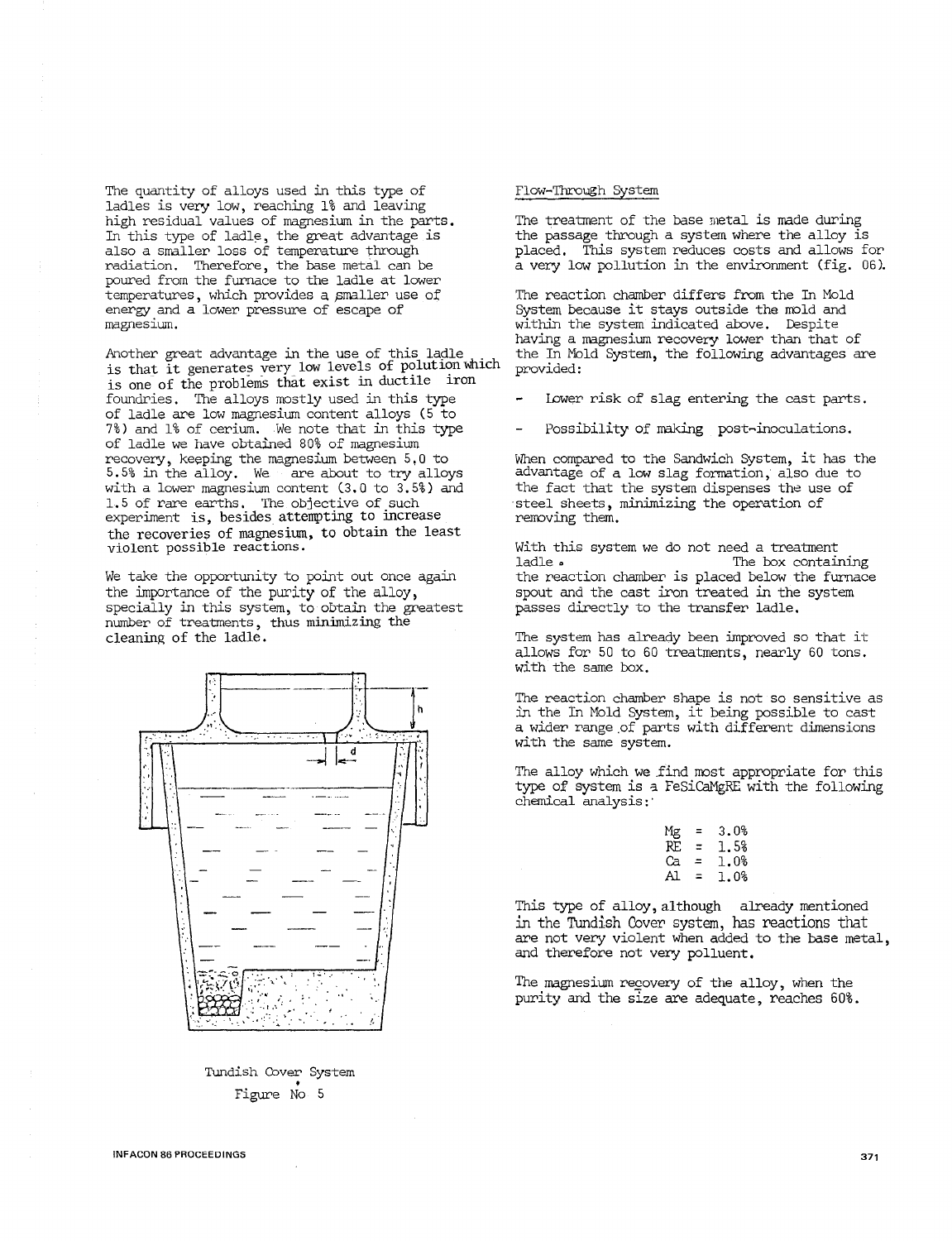### Immersion System

Another system for the introduction of the metallic magnesium or the magnesium ferro-silicon base alloy is the immersion system where a bell is used which is introduced quickly until the bottom of the ladle when this is full so that the dissolution will start when the nodulizer has reached the bottom.

These last two systems have the disadvantage of not being able to be used for small quantities of materials. These processes take longer than the Sandwich Sistem and are normally used in factories producing centrifugal pipes.

#### In Mold System

The In Mold System consists in placing the rare earth magnesium ferro-silicon base alloys in the mold (fig. 04).

This system has several advantages:

- The parts cast in this system present characteristics superior even to forged steel.
- The quantity of alloy used is about 0.9%, therefore a very low consumption of alloy.
- There is no fading problem.
- The quantities remaining in the ladle continue to have the same analysis than that of the base iron.
- The channels before the reaction chamber are easily broken as this is a gray cast iron.

*As* the calculation of the reaction chamber of the finger gates in the feeding system is complicated, this system is only justified in the case of large productions in series, and for this reason limited to the automotive industry.

We take the opportunity to say something more about the effect of the calcium action in the dissolution of the alloy in the cast iron.

Normally, the calcium contained in the In Mold alloys is limited in values ranging from 0.30 to 0.70%. It can easily be seen that, when this element is above the maximum value, the part opposite to that of the treated metal becomes highly nodulized, and that the part filled in last of all practically does not present any nodulizatim With values under the minimum stated the opposite effect is observed.



In Mold System Pigure Ho 4

## Tundish Cover System

It is the system most used at the present time. The ladle has a lowered area where the alloy is deposited, in the same manner as in the Sandwich System. The alloy is covered with steel sheets, The ladle is covered with another ladle having a hole in its bottom, the diameter of which can be calculated through the following formula:  $(1)$ 

$$
R = C\sqrt{2g} \qquad x\sqrt{h} \qquad x \frac{\pi d^2}{4} \text{ (cm}^3/\text{seg)}, \text{ where:}^1
$$

 $C =$  friction coefficient = 0.7 (approximately)  $g =$  acceleration of gravity (cm/s<sup>2</sup>)  $\bar{h}$  = see figure (cm) (fig.05).  $d$  = see figure (cm) (fig.05).

The metal is poured in this intermediate ladle which should be kept full at all times.

The base metal flows through this hole, enters the lower ladle and, shortly after, the reaction begins.

As the intermediate ladle closes almost completely the lower ladle, the first magnesium vapors react with the oxigen in the air contained in the ladle, neutralizing it, *As* the metal goes up, the gases held in the intermediate ladle oppose themselves to the outlet of the magnesium vapor, and this contrary pressure increases rapidly as the space diminishes due to the expansion of the imprisoned gases and also due to the increase in temperature. Consequently, by increasing the retention of the magnesium vapors in the metal, the recovery of this metal is also increased.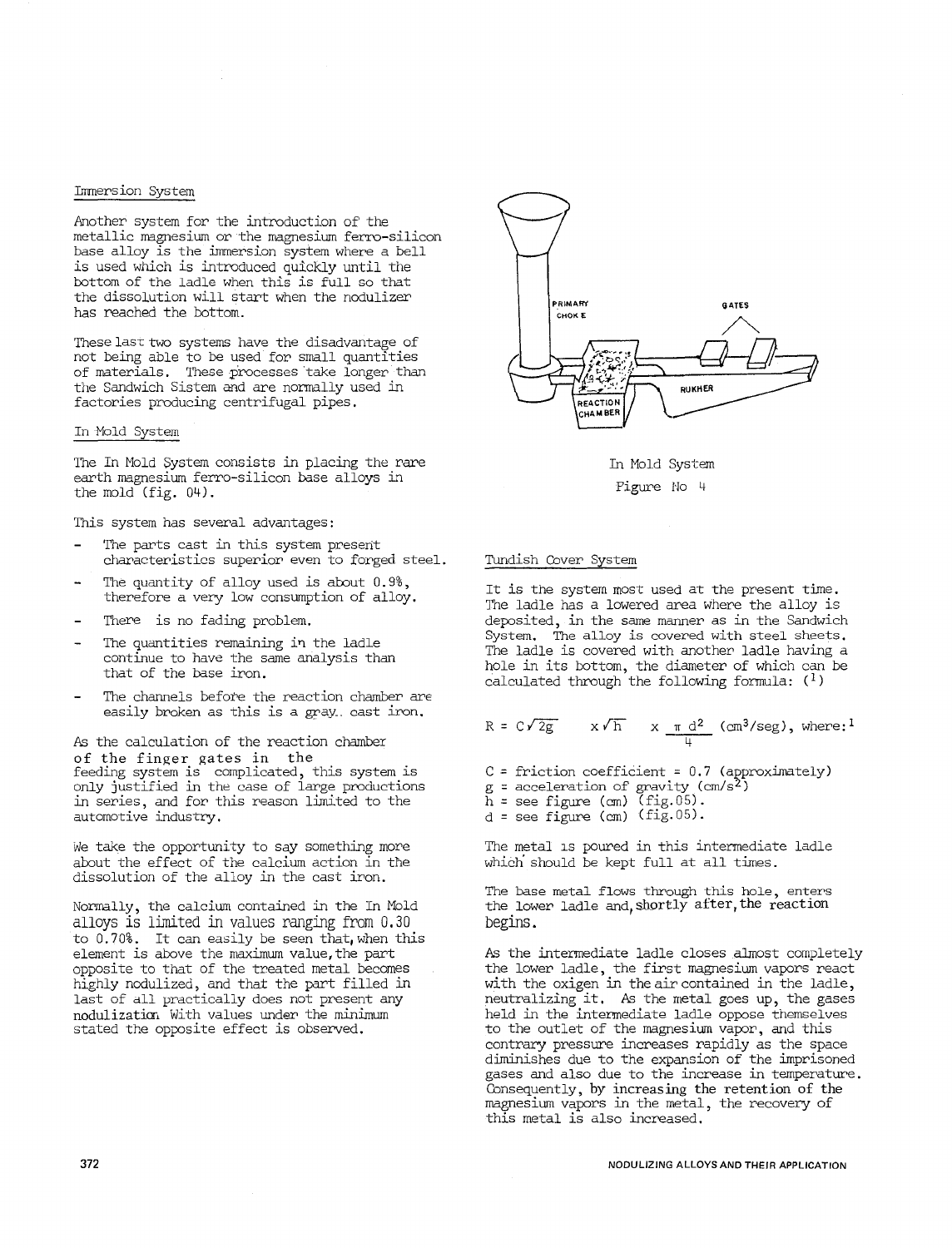We believe that in the near future this system will be improved and will be able to be used in almost all types of foundries.



flow-Through System figure No 6

# PRESSURE OPERATED POURING UNIT - TYPE GED

This new system consists in an induction furnace (see fig. No 07) which works as a large holding and has the following advantages:

- a) Pourings of metal without slag controlled at constant temperature
- b) Shorter pouring periods.
- c) Pourings directly into the mold, with preset loading time and metal quantities, due to a valve and a rod with a cover on the pouring head (similar to an ingot ladle used in steel industry).
- d) Constant flow of liquid metal because the furnace is pressurized and the pressure is automatically controlled (in the case of ductile iron the crucible is pressurized with nitrogen).
- e) The pressurization increases the fading time. The combined use of Tundish Cover System and this new George fisher System is giving good results. The nodulizing alloy recommended should have a maximum of 5 ,5% magnesium.



Functional diagram of pressure operateil pouring unit

I pouring vessel

2 filling funnel

3 pouring head

4 inductor

5 pressure feed

6 vessel chamber

7 stopper

a float